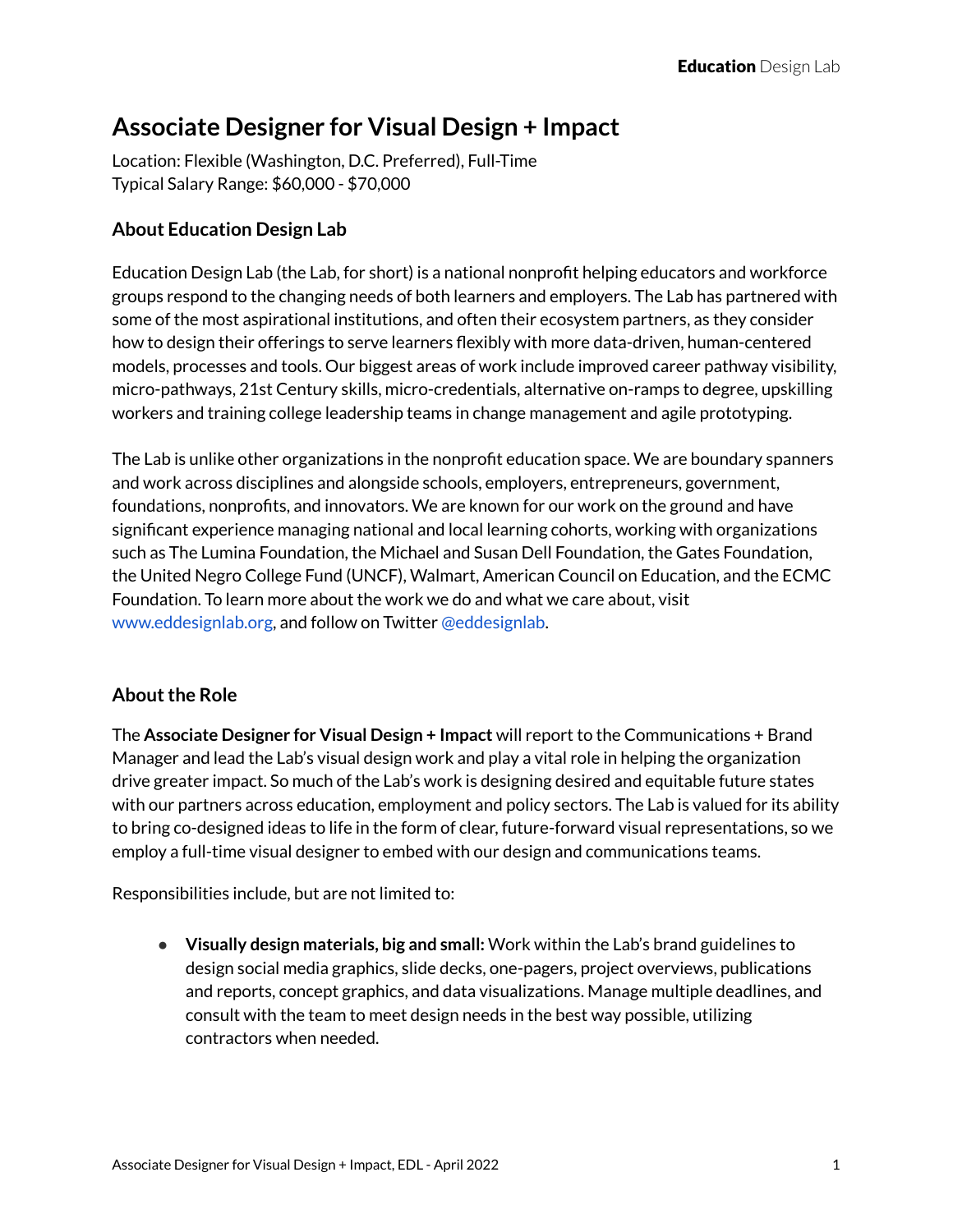- **Continue to evolve and refine the Lab's approach to visual design:** Rethinking existing templates and assets, developing new templates and resources for the team and partners, and responding to new ways in which we collaborate through our work (how we show up virtually versus in-person).
- **Work within + further brand and style guidelines**: Be a resource for team members on adhering to the "look and feel" of the brand, briefing new Labbies on useful style guidelines and resources. Provide knowledge management for our visual resources, managing the process for visual asset development and version control.
- **Develop novel visual solutions that supportlarger organizational goals related to the Lab brand**: Build out and evolve the Lab's existing style guide to be a comprehensive asset for the team and our partners.
- **● Identify (and potentially learn) new tools for collaboration and develop processes** for the Lab team and our partners.

## **Qualifications and Experience**

Successful candidates will have the following skills and experience:

- Work effectively in a team environment and develop creative alternatives to emerging challenges
- Experience working with data and you are comfortable visualizing data and information in graphics.
- Comfortable designing in Adobe Illustrator, InDesign, and Photoshop, as well as designing across multiple mediums that may include web, print, publication, data, illustration, product, video, and motion.
- Strong people skills and written and verbal communication skills, including the ability to translate complicated ideas into simple terms––you enjoy working with people as much as you enjoy digging into design work.
- Attention to detail, aka ability and comfort completing final work as if you are the last person to touch it (light copy editing and proofreading)
- Project management skills, aka ability to manage tasks and workflow on your own with direction from a project manager

Preferred skills:

● Familiarity with interactive and data visualization tools such as Figma, Tableau and Flourish

The mission of the Lab is to center the voices, needs, and experiences of learners who have long been excluded from higher education and opportunities of learning in the redesign of new models, programs, and services. Thus, we deeply value the expertise of lived experience and strongly value and seek to invest in creatives that have shared lived experience with the learners we currently